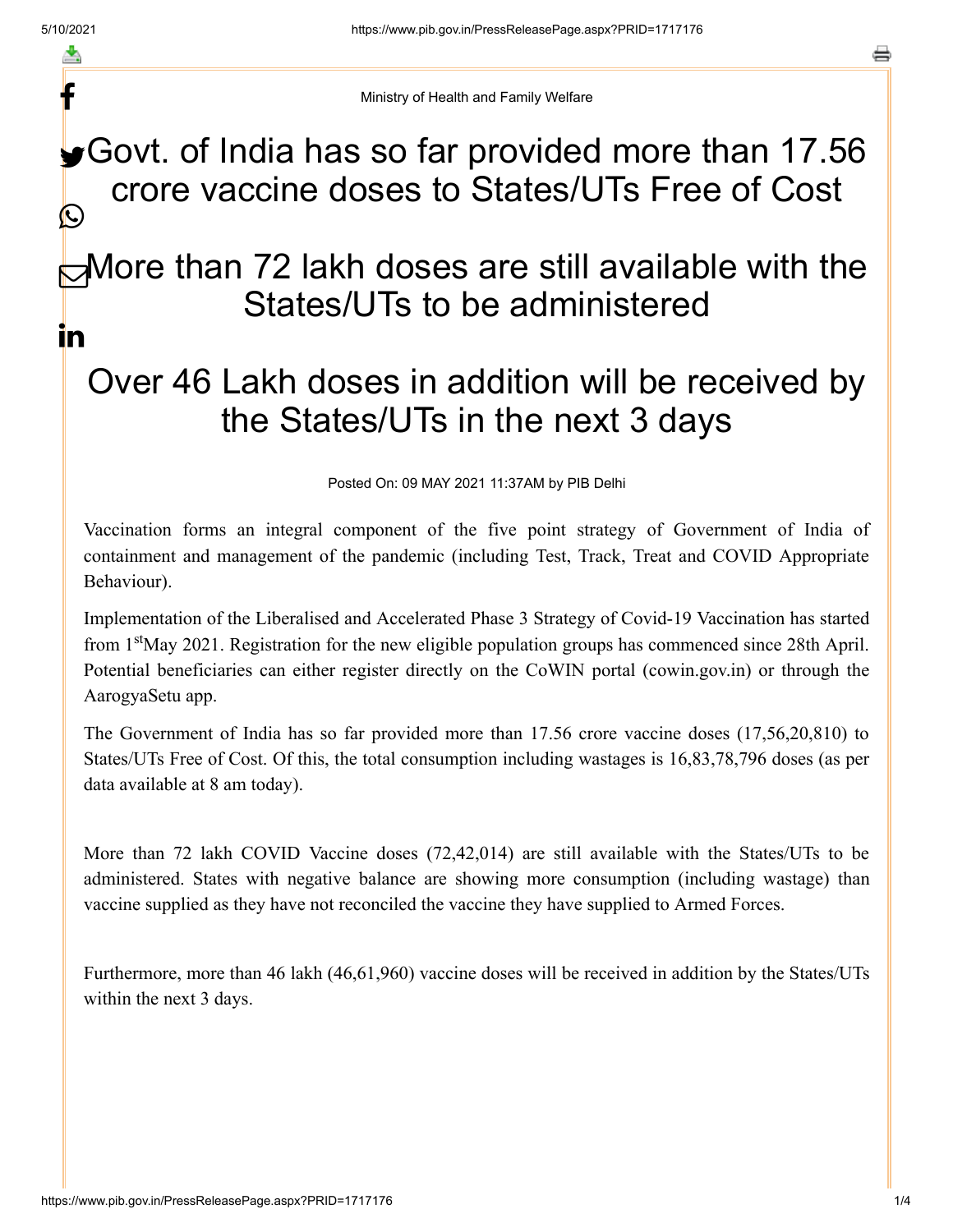$\mathbf{f}$ 

y.

 $\bm{\mathcal{Q}}$ 

 $\bm{\nabla}$ 

in

#### 5/10/2021 https://www.pib.gov.in/PressReleasePage.aspx?PRID=1717176

| SI.<br>No.     | <b>State/UTs</b>       | Projected mid-year<br>population as on 1st<br>October, 2020 | <b>Doses received</b><br>by State/UT | % wastage<br>reported* | <b>Total consumption</b><br>including wastage | <b>Balance</b><br>availability of<br>doses# | <b>Total doses in</b><br>pipeline supply |
|----------------|------------------------|-------------------------------------------------------------|--------------------------------------|------------------------|-----------------------------------------------|---------------------------------------------|------------------------------------------|
| A              | B                      | C                                                           | D                                    | E                      | F                                             | G                                           | $\bf{H}$                                 |
| 1              | A&N Islands            | 4,00,000                                                    | 1,91,470                             | $-18.54$               | 1,09,834                                      | 81,636                                      | $\alpha$                                 |
| $\overline{2}$ | Andhra Pradesh         | 5,26,69,000                                                 | 72,96,280                            | $-0.76$                | 72,93,952                                     | 2,328                                       | ٠                                        |
| 3              | Arunachal Pradesh      | 15,26,000                                                   | 3,36,010                             | $-1.15$                | 2,76,476                                      | 59,534                                      |                                          |
| 4              | Assam                  | 3,48,87,000                                                 | 33.39.220                            | 6.07                   | 31,08,743                                     | 2,30,477                                    | 53,960                                   |
| 5              | Bihar                  | 12,23,41,000                                                | 84,00,970                            | 4.96                   | 80,88,257                                     | 3,12,713                                    | 3,64,850                                 |
| 6              | Chandigarh             | 12:02:000                                                   | 2.90.930                             | 0.73                   | 2,49,448                                      | 41,482                                      | 32,210                                   |
| 7              | Chhattisgarh           | 2,93,33,000                                                 | 61,16,550                            | 2.18                   | 59,43,353                                     | 1,73,197                                    | 3,00,000                                 |
| 8              | Dadra and Nagar Haveli | 5,95,000                                                    | 88,160                               | 4.93                   | 52,855                                        | 35,305                                      | 25,000                                   |
| 9              | Daman and Diu          | 4,58,000                                                    | 72,750                               | 0.28                   | 52,733                                        | 20,017                                      | 25,000                                   |
| 10             | Delhi                  | 2,04,14,000                                                 | 40,22,310                            | 2.32                   | 36,81,108                                     | 3,41,202                                    | 1,00,000                                 |
| 11             | Goa                    | 15,55,000                                                   | 6,14,370                             | $-4.37$                | 3,90,319                                      | 2.24.051                                    |                                          |
| 12             | Gujarat                | 6,94,02,000                                                 | 1,42,21,790                          | 1.49                   | 1,37,20,394                                   | 5,01,396                                    | 6,48,700                                 |
| 13             | Haryana                | 2,93,14,000                                                 | 48,02.220                            | 6.65                   | 43,23,425                                     | 4,78,795                                    |                                          |
| 14             | Himachal Pradesh       | 73,74,000                                                   | 22.06.690                            | $-2.91$                | 20,37,729                                     | 1,68,961                                    | 1,50,000                                 |
| 15             | Jammu and Kashmir      | 1,33,65,000                                                 | 26,81,840                            | 1.74                   | 27,11,409                                     | $-29.569$                                   | 84,700                                   |
| 16             | Jharkhand              | 3,82,49,000                                                 | 37,98,290                            | 2.00                   | 33,36,356                                     | 4,61,934                                    | $\sim$                                   |
| 17             | Karnataka              | 6,66,27,000                                                 | 1,09,28,270                          | $-0.90$                | 1,04,77,483                                   | 4.50.787                                    | $\overline{\phantom{a}}$                 |
| 18             | Kerala                 | 3.54,13,000                                                 | 78,97,790                            | $-5.18$                | 79,33,694                                     | $-35,904$                                   | 1,84,070                                 |
| 19             | Ladakh                 | 2,96,000                                                    | 2,26,030                             | $-0.71$                | 1,19,190                                      | 1,06,840                                    |                                          |
| 20             | Lakshadweep            | 68,000                                                      | 45,710                               | 22:74                  | 32,947                                        | 12,763                                      |                                          |
| 21             | Madhya Pradesh         | 8,40,40,000                                                 | 92,79,720                            | 2.91                   | 88,22,606                                     | 4,57,114                                    | 2.00,000                                 |
| $^{22}$        | Maharashtra            | 12,39,61,000                                                | 1,77,99,140                          | $-0.13$                | 1,74,73,960                                   | 3.25,180                                    | 5,66,640                                 |
| 23             | Manipur                | 31,49,000                                                   | 4,92,730                             | 3.56                   | 3,41,979                                      | 1,50,751                                    |                                          |
| $^{24}$        | Meghalaya              | 32,72,000                                                   | 4,68,370                             | 4.21                   | 3,57,247                                      | 1,11,123                                    | $\scriptstyle\star$                      |
| 25             | Mizoram                | 12,10,000                                                   | 4,74,340                             | $-8.38$                | 2,77,860                                      | 1,96,480                                    | $\alpha$                                 |
| 26             | Nagaland               | 21,82,000                                                   | 3,26,440                             | 2.69                   | 2.24,115                                      | 1,02,325                                    | $\sim$                                   |
| 27             | Odisha                 | 4,55,52,000                                                 | 64,30,140                            | $-2.87$                | 61,18,069                                     | 3,12,071                                    | 1,00,000                                 |
| 28             | Puducherry             | 15,57,000                                                   | 3,97,130                             | 0.76                   | 2,17,096                                      | 1,80,034                                    |                                          |
| 29             | Punjab                 | 3,02,39,000                                                 | 41,61,770                            | 5.05                   | 40,36,863                                     | 1,24,907                                    | 1,63,710                                 |
| 30             | Rajasthan              | 7,88,61,000                                                 | 1,42,87,360                          | 5.50                   | 1,45,47,683                                   | $-2.60.323$                                 | 4,50,000                                 |
| 31             | Sikkim                 | 6,73,000                                                    | 3,03,400                             | $-0.36$                | 2,18,186                                      | 85,214                                      | $\alpha$                                 |
| 32             | Tamil Nadu             | 7,62,55,000                                                 | 74,03,950                            | 3.94                   | 67,32,649                                     | 6,71,301                                    | 2,39,060                                 |
| 33             | Telangana              | 3,75,99,000                                                 | 54,21,700                            | $-0.48$                | 51,87,363                                     | 2.34.337                                    | 1,78,760                                 |
| 34             | Tripura                | 40,51,000                                                   | 14,68,350                            | 0.62                   | 14,02,350                                     | 66,000                                      |                                          |
| 35             | Uttar Pradesh          | 22.96,72,000                                                | 1,47,31,270                          | 2.72                   | 1,38,52,940                                   | 8,78,330                                    | 4,00,000                                 |
| 36             | Uttarakhand            | 1,13,46,000                                                 | 25,14,010                            | $-0.05$                | 23,26,290                                     | 1,87,720                                    |                                          |
| 37             | West Bengal            | 9,78,71,000                                                 | 1,20,83,340                          | 3.38                   | 1,23,01,838                                   | $-2,18,498$                                 | 3,95,300                                 |
|                | Total                  | 1,35,69,78,000                                              | 17,56,20,810                         |                        | 16,83,78,796                                  | 72,42,014                                   | 46,61,960                                |

\*For the States/UTs showing -ve wastage, wastage has been taken as zero for the purpose of vaccine consumption.

#States with negative balance are shwoing more comsumption (inculding watage) than vaccine supplied and also not reconciled the vaccine supplied to Armed Forces.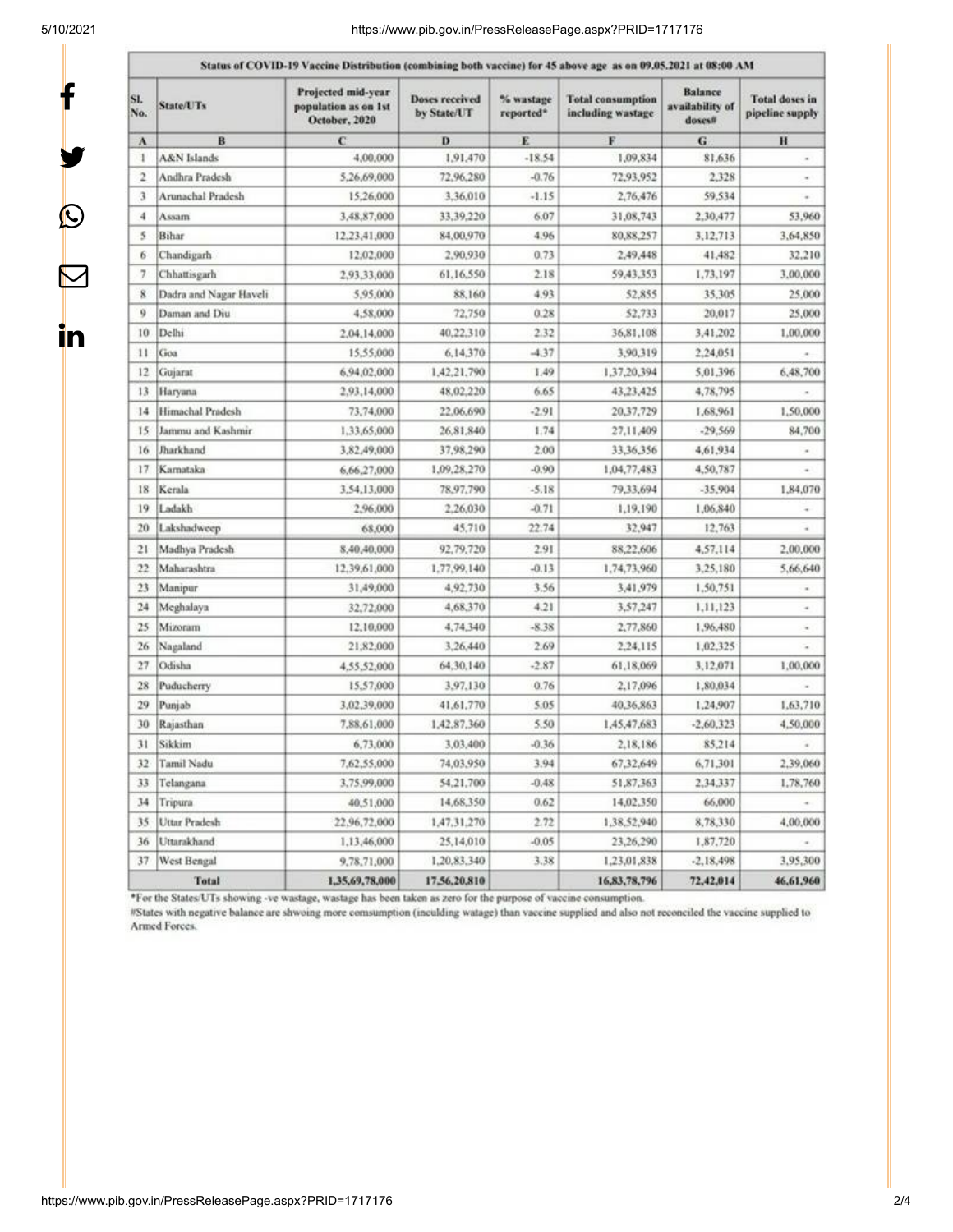t

y.

 $\bigcirc$ 

 $\bm{\nabla}$ 

in

### Doses received and consumed by the states

(as on 09.05.2021, 8 am)



## Balance availability of doses with states

(as on 09.05.2021, 8 am)



3,12,713

Bihar